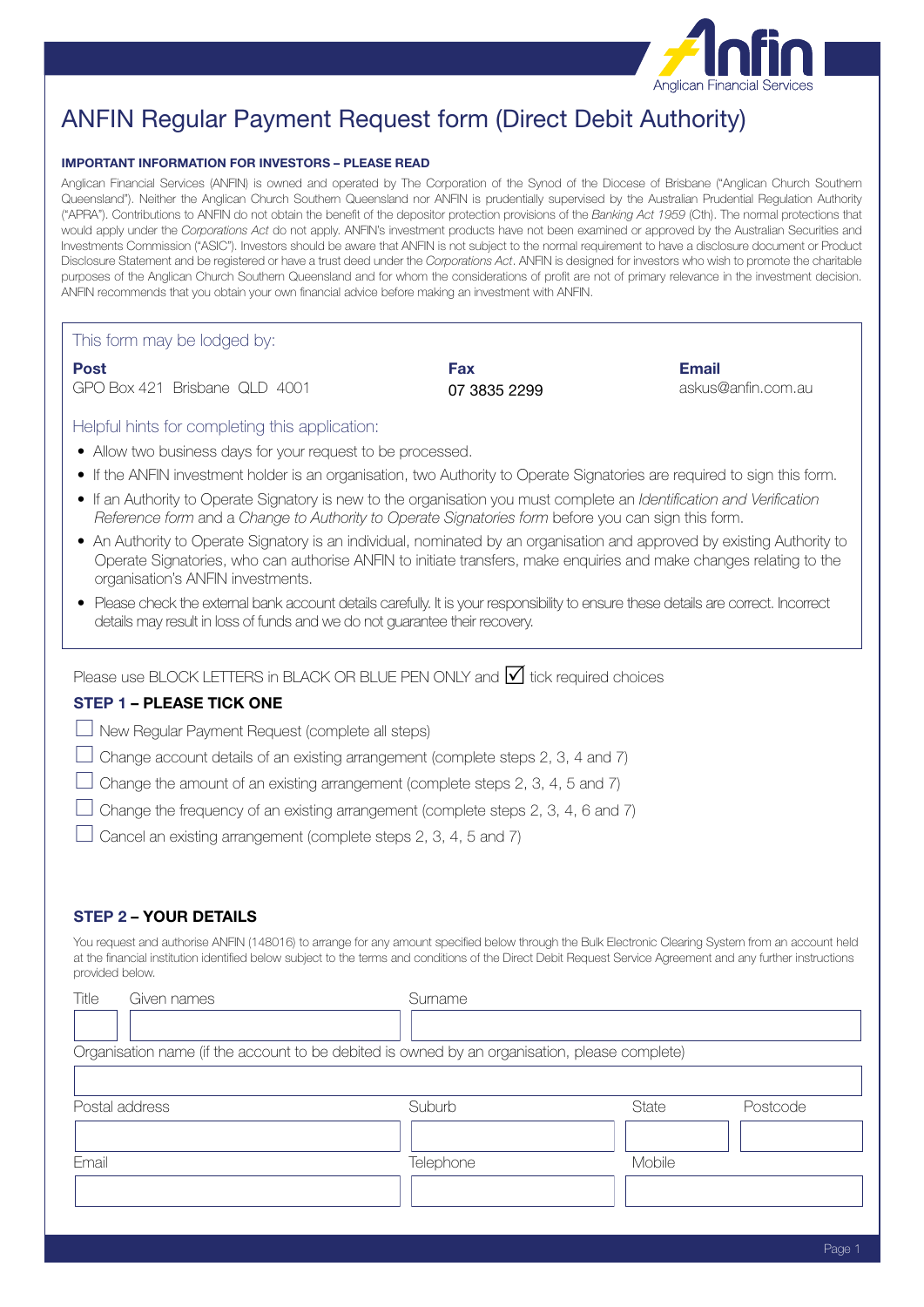

|  | STEP 3 - ACCOUNT OR ANFIN INVESTMENT DETAILS TO BE DEBITED |  |
|--|------------------------------------------------------------|--|
|  |                                                            |  |

Please tick one:

| ANFIN investment - please provide details below |
|-------------------------------------------------|
|-------------------------------------------------|

| Investment name                                                                                     |                                                            |                                                                                                                                                                                                                                                                                                                      |  |  |
|-----------------------------------------------------------------------------------------------------|------------------------------------------------------------|----------------------------------------------------------------------------------------------------------------------------------------------------------------------------------------------------------------------------------------------------------------------------------------------------------------------|--|--|
| Investment number                                                                                   |                                                            | Reference to appear on statement (max 18 characters)                                                                                                                                                                                                                                                                 |  |  |
|                                                                                                     |                                                            |                                                                                                                                                                                                                                                                                                                      |  |  |
|                                                                                                     | Other financial institution - please provide details below |                                                                                                                                                                                                                                                                                                                      |  |  |
| provided below.                                                                                     |                                                            | I/We request and authorise ANFIN (148016) to arrange for any amount specified below through the Bulk Electronic Clearing System from an account held<br>at the financial institution identified below subject to the terms and conditions of the Direct Debit Request Service Agreement and any further instructions |  |  |
| Account name                                                                                        |                                                            |                                                                                                                                                                                                                                                                                                                      |  |  |
|                                                                                                     |                                                            |                                                                                                                                                                                                                                                                                                                      |  |  |
| <b>BSB</b> number<br><b>Branch</b>                                                                  |                                                            | Account number                                                                                                                                                                                                                                                                                                       |  |  |
| Financial institution                                                                               |                                                            |                                                                                                                                                                                                                                                                                                                      |  |  |
|                                                                                                     |                                                            |                                                                                                                                                                                                                                                                                                                      |  |  |
|                                                                                                     |                                                            |                                                                                                                                                                                                                                                                                                                      |  |  |
| Reference to appear on financial institution statement (max 18 characters)                          |                                                            |                                                                                                                                                                                                                                                                                                                      |  |  |
|                                                                                                     |                                                            |                                                                                                                                                                                                                                                                                                                      |  |  |
| Investment name<br>Investment number<br>Account name<br><b>BSB</b> number<br><b>Branch</b>          | Other financial institution - please provide details below | Reference to appear on statement (max 18 characters)<br>Account number                                                                                                                                                                                                                                               |  |  |
|                                                                                                     |                                                            |                                                                                                                                                                                                                                                                                                                      |  |  |
| Financial institution                                                                               |                                                            |                                                                                                                                                                                                                                                                                                                      |  |  |
|                                                                                                     |                                                            |                                                                                                                                                                                                                                                                                                                      |  |  |
| Reference to appear on financial institution statement (max 18 characters)                          |                                                            |                                                                                                                                                                                                                                                                                                                      |  |  |
|                                                                                                     |                                                            |                                                                                                                                                                                                                                                                                                                      |  |  |
| STEP 5 - AMOUNT TO BE DEBITED FROM YOUR ACCOUNT<br>Please tick one<br>New regular payment amount \$ |                                                            |                                                                                                                                                                                                                                                                                                                      |  |  |
| Change existing regular payment amount from \$                                                      |                                                            | to \$                                                                                                                                                                                                                                                                                                                |  |  |
|                                                                                                     |                                                            |                                                                                                                                                                                                                                                                                                                      |  |  |
| Cancel existing regular payment amount \$                                                           |                                                            |                                                                                                                                                                                                                                                                                                                      |  |  |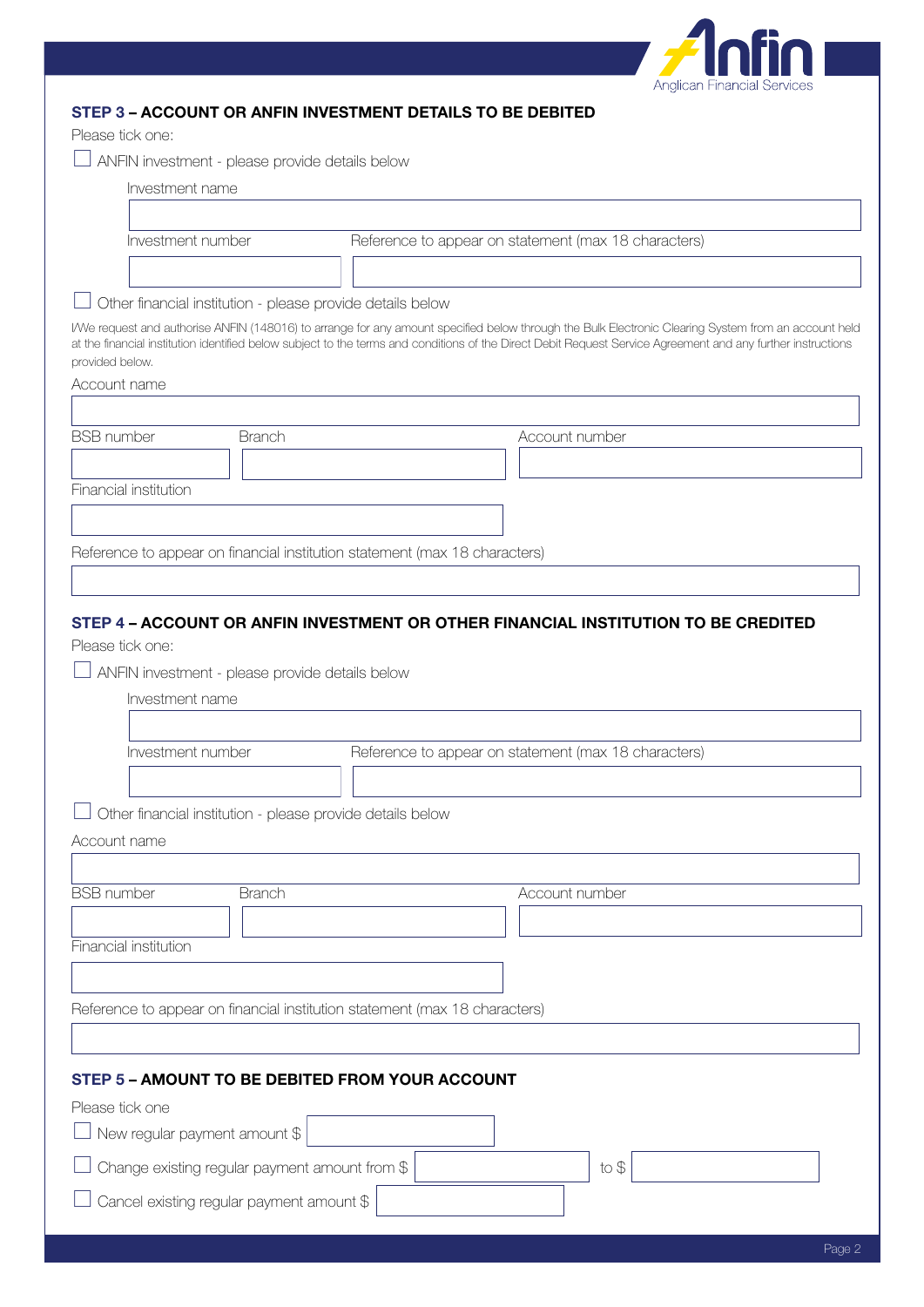

# **STEP 6 – FREQUENCY OF PAYMENT**

| Commencement date |                    | Expiry date |        |       |          |                                                |
|-------------------|--------------------|-------------|--------|-------|----------|------------------------------------------------|
|                   |                    |             |        |       | NR<br>∩R | $\Box$ Until further notice<br>One off payment |
| Weekly            | $\Box$ Fortnightly | Monthly     | Yearly | Other |          |                                                |

# **STEP 7 – AUTHORISATION AND ACKNOWLEDGMENT OF INVESTMENT HOLDER OR AUTHORITY TO OPERATE SIGNATORIES**

I/we the investment holder/authority to operate signatories of the investment, authorise these instructions. I/we agree and acknowledge the Direct Debit Request Agreement terms and conditions apply when the other financial institution options is chosen at Step 3.

| <b>Owner or Authority to Operate Signatory 1</b>                                                                                                                                                                                                         |               |                 | <b>Owner or Authority to Operate Signatory 2</b> |  |  |
|----------------------------------------------------------------------------------------------------------------------------------------------------------------------------------------------------------------------------------------------------------|---------------|-----------------|--------------------------------------------------|--|--|
| Print full name                                                                                                                                                                                                                                          |               | Print full name |                                                  |  |  |
| Date                                                                                                                                                                                                                                                     | Client number | Date            | Client number                                    |  |  |
| <b>Office Use Only</b>                                                                                                                                                                                                                                   |               |                 |                                                  |  |  |
| Account holder has signed form<br>Verified account name matched step 2 details<br>Regular Payment transfer created/amended in the system<br>Send new/amended/cancel letter to customer<br>Original document stored in filing room<br>File electronically |               |                 | DOC TYPE: AUTO TRANSFER                          |  |  |
| Processed by:                                                                                                                                                                                                                                            | Date:         |                 |                                                  |  |  |
| Reviewed by:                                                                                                                                                                                                                                             | Date:         |                 |                                                  |  |  |